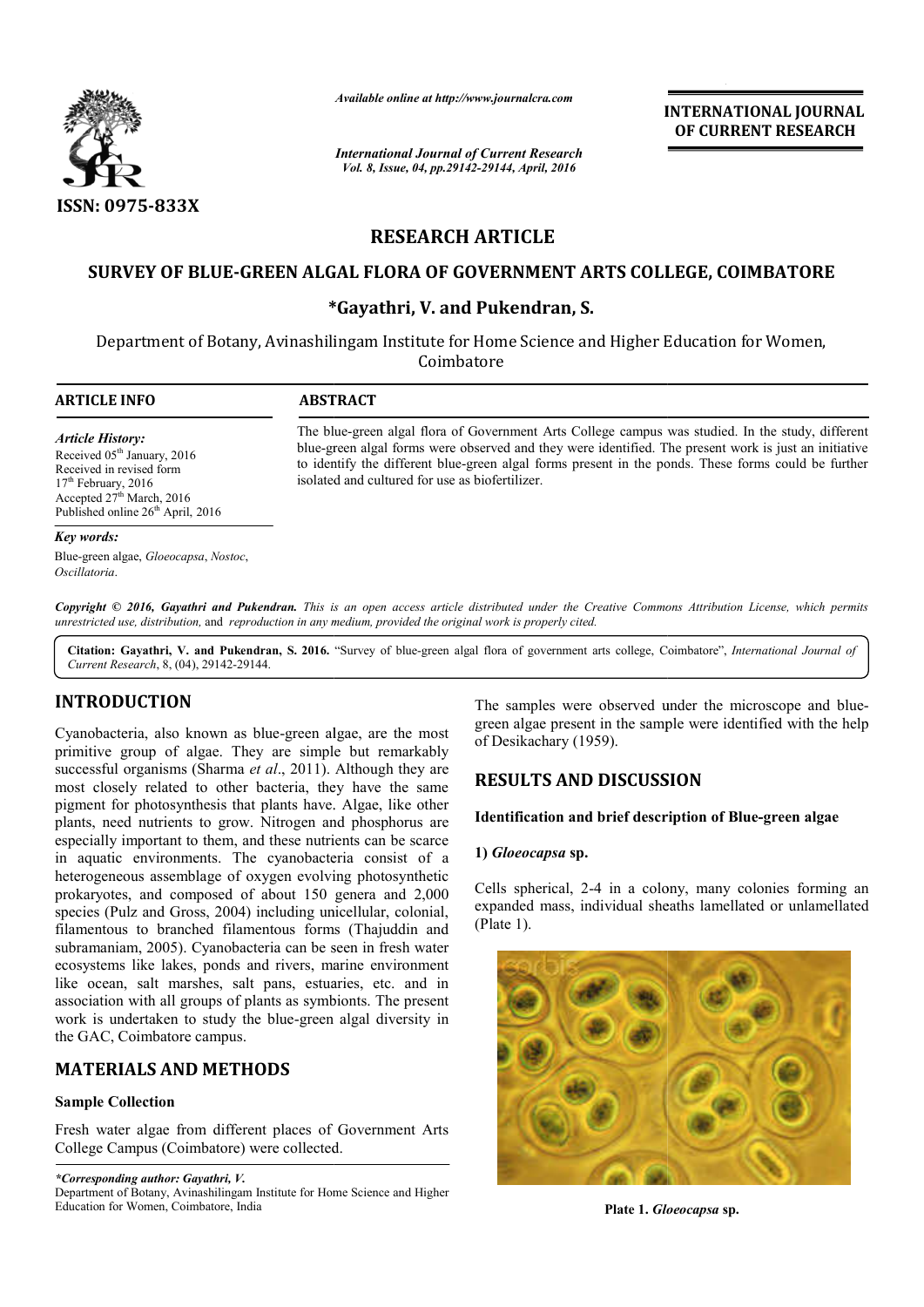### **2)** *Oscillatoria* **sp.**

Trichome more or less straight, dull blue-green, slightly constricted at cross-walls 11-20 µ broad, one end cell flatly rounded with slightly thickened membrane (Plate 2).



**Plate 2.** *Oscillatoria* **sp**

## **3)** *Microcoleus* **sp**

Filaments more or less regularly cylindrical, not lamellated, sheath mostly colorless; trichomes many in each sheath, densely aggregated, often coiled or contorted like a rope (Plate 3).





#### **4)** *Nostoc* **sp.**

Thallus mucilaginous, oblong, the periphery dense and darkly coloured; filaments flexuous, curved; cells spherical, heterocysts intercalary (Plate 4).

#### **5)** *Stigonema* **sp.**

Filaments variously curved, lateral branches like prostrate parent filaments and as many rows as the main filament; sheathing close to the trichome when young and broader in older ones. Heterocysts intercalary/lateral (Plate 5).



**Plate 4.** *Nostoc* **sp**



**Plate 5.** *Stigonema* **sp**

The abundance of cyanobacteria in water-logged areas and their mass cultivation for use as biofertilizer is an important aspect of economic relevance. Cyanobacteria occur abundantly in rice-fields and their nitrogen- fixing capacity has been studied by a number of scientists (Stewart, 1980; Anand and Murugesan, 1996; Anand and Gayathri, 1999). The present work is an attempt to study the blue-green algal flora present in various ponds and utilize them further for the growth of vegetable crops and medicinal plants.

# **REFERENCES**

Anand, N. and Gayathri, V. 1999. Ammonia release by a nonheterocystous filamentous cyanobacterium *Lyngbya spiralis* (A-6). *Phykos* 38: 27-30.

- Anand, N. and Murugesan, V.S.R. 1996. Nitrogen fixation at night in nature. *Curr. Sci.* 70:119-120.
- Desikachary, T.V. 1959. Cyanophyta. ICAR Publishing, New Delhi.
- Pulz, O. and Gross, W. 2004. Valuable products from biotechnology of Microalgae. *Appl. Microbiol. Biotechnol.* 65:635–648.